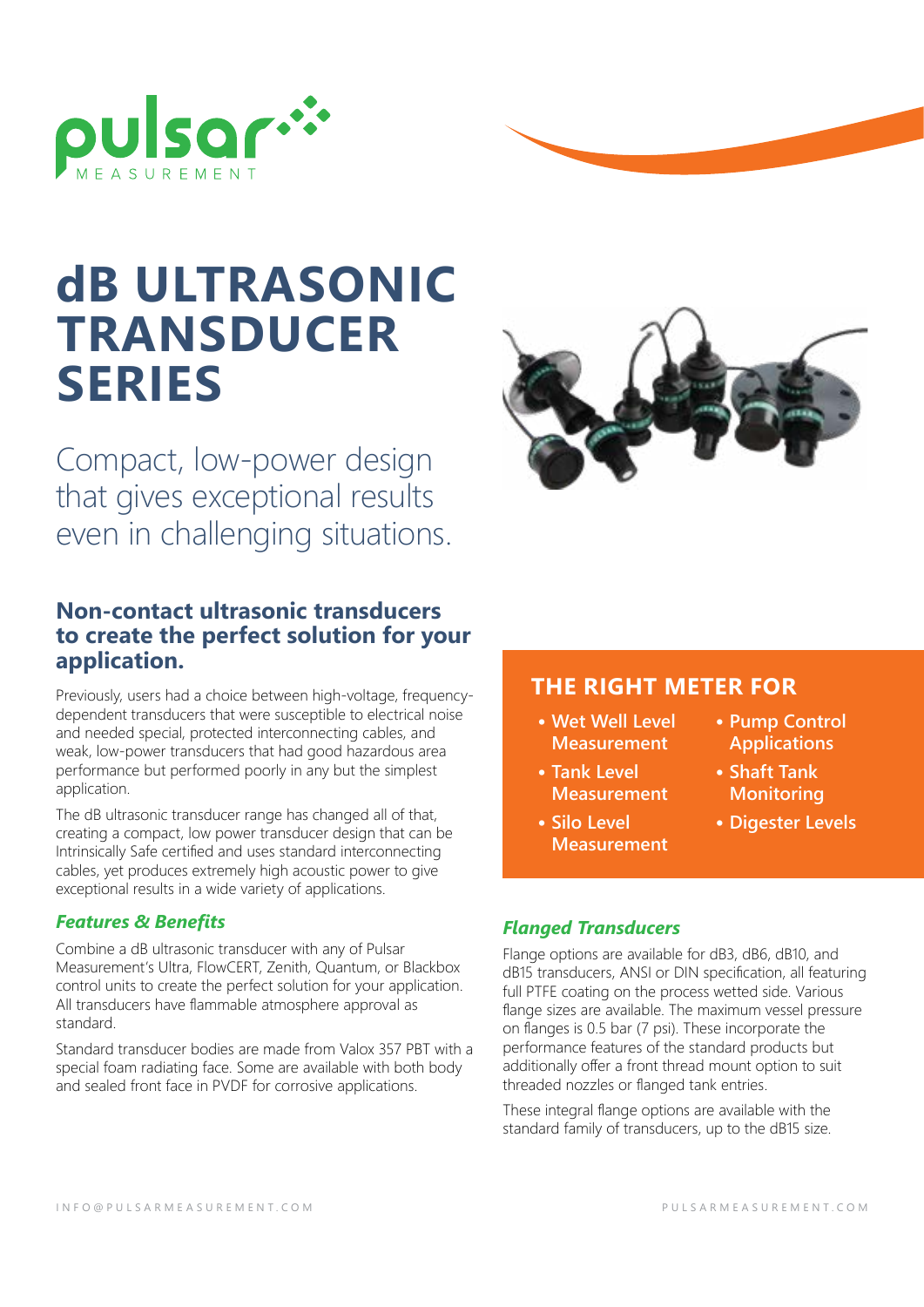#### *Foam Face*

A foam faced option is available for all the standard range transducers to provide more acoustic power output in dry, dusty environments. This higher acoustic power output increases return echo strength in these dry applications.

#### *Submergence Shield*

A shield can be fitted to keep the transducer face clean and dry in applications at risk of submergence. In the case of submergence, the controller can be asked to fail high, low, or hold the last reading. When the level drops back below the shield, it allows the controller to resume operation with a clean transducer face. The shield can be fitted to the dB3, dB6, dB10, dB15, and dB25 standard transducers.

#### *dBMACH3: High Accuracy Open Channel Flow Transducer*

Featuring unique sun and submergence shields, the dBMACH3 transducer is designed specifically for open channel flow applications and is the first ultrasonic transducer with zero effective blanking distance beyond the nose cone, allowing it to be sited as little as a few mm from the high-flow level. One of the critical factors affecting ultrasonic accuracy is the measurement distance, so by minimizing the distance, accuracy is maximized. Operating at 125kHz frequency the transducer provides high resolution and accuracy. Essential in open channel flow applications. The dBMACH3 is used with the Ultra 4 or 5 and TWIN when in open channel flow mode, or can be paired with FlowCERT all of which provide a typical accuracy of  $\pm$  1 mm (0.04 in).

#### *Sanitary Flanged Transducers*

For standard transducer from dB3 to dB10 an option of a sanitary flange construction exists. The flange has a full face PTFE (dB3) or PVDF seal for use in hygienic applications. The flange is available in 2" or 3" (on dB3) and 3" on the dB6 and dB10 units. These flanges allow Tri-Clamp fittings to be used on tanks or vessels.

#### *Cable Options*

Transducer cable lengths are supplied as standard 5 m, 10 m, 20 m, or 30 m (16 ft, 32 ft, 65 ft, 98 ft). Longer lengths can be supplied as required in 10 m (32.8 ft) steps. It is important to note that the supplied transducer cable may be extended by using standard 2 or 3 core screened cables for up to 1,000 m (3,280 ft) or beyond if needed. No separation is required between the transducer and other cables as they are not susceptible to crosstalk and significant costs can be saved on-site.

#### *Blind Flanges*

A range of blind PVC flanges with central 1" BSP or NPT hole is available. These are for mounting transducers within a standpipe or tank using rear thread or dB3 front thread mounting. These are available in 2", 3", 4", and 6" ANSI or DIN 80, DIN 100, DIN 150, and DIN 200 patterns.



dB15 with Submergence Shield



dBMACH3 High Accuracy Open Channel Flow Transducer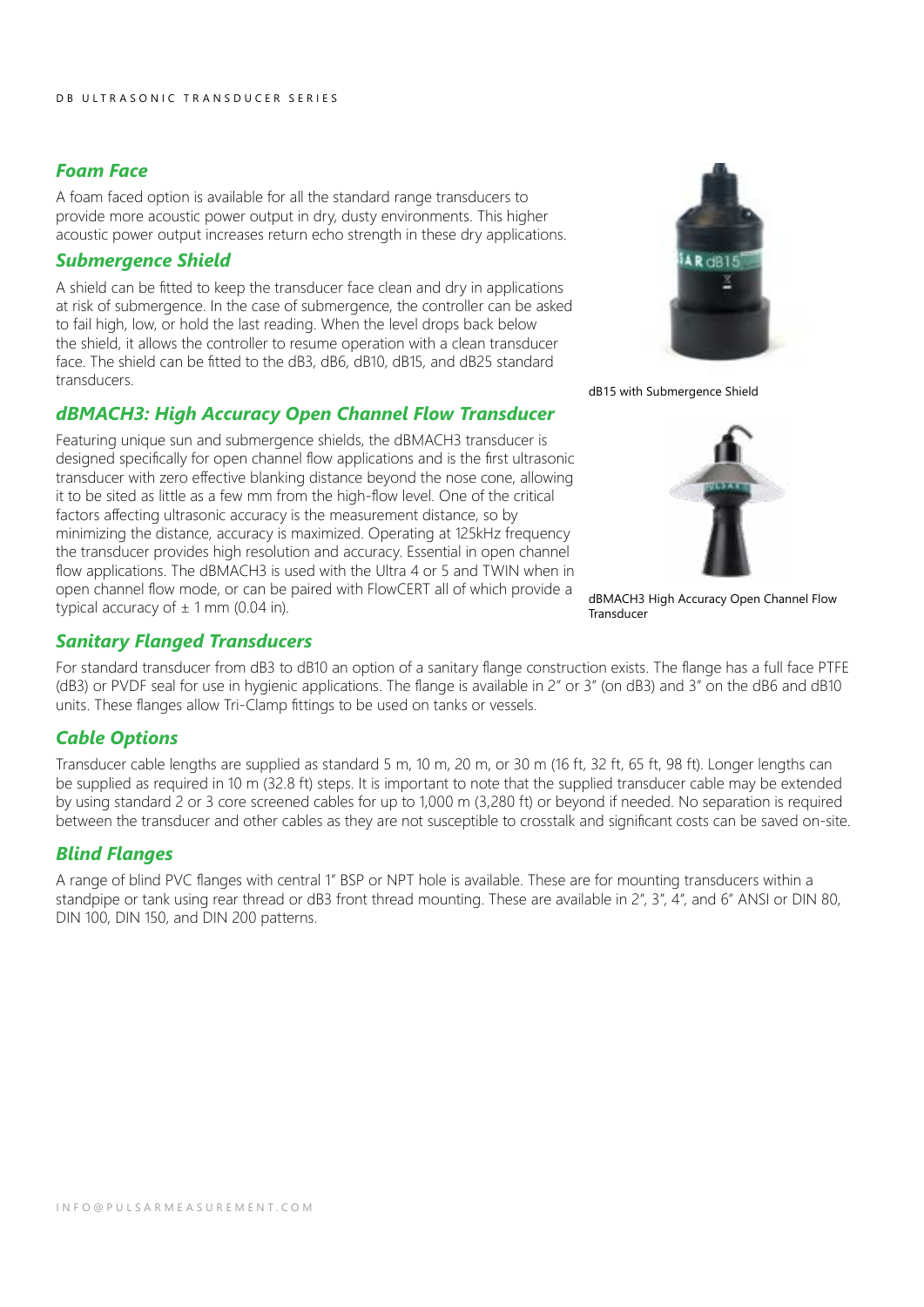## **Technical Specifications**

#### **PHYSICAL: TRANSDUCER SPECIFIC**

| Model:      | <b>Dimensions:</b>                                              | Dia Face:                             | Weight:                                 | <b>Measurement Range:</b>                                     | Frequency: | <b>Beam Angle:</b> |
|-------------|-----------------------------------------------------------------|---------------------------------------|-----------------------------------------|---------------------------------------------------------------|------------|--------------------|
| dB3         | 78 (D) mm x 115 (H) mm<br>$(3.1 \text{ in } x 4.5 \text{ in})$  | $19 \text{ mm}$<br>$(0.7 \text{ in})$ | 1.1 <sub>kg</sub><br>$(2.4 \text{ lb})$ | 125 mm to $3 \text{ m}$<br>$(4.9 \text{ in } 9.8 \text{ ft})$ | 125kHz     | $~10^{\circ}$      |
| dB6         | 86 (D) mm x 106 (H) mm<br>$(3.4 \text{ in } x 4.2 \text{ in})$  | $30 \text{ mm}$<br>(1.2 in)           | 1.1 <sub>ka</sub><br>$(2.4 \text{ lb})$ | 300 mm to 6 m<br>$(11.8 \text{ in to } 19.7 \text{ ft})$      | 75kHz      | $< 10^{\circ}$     |
| dBS6        | 86 (D) mm x 106 (H) mm<br>$(3.4 \text{ in } x 4.2 \text{ in})$  | 45 mm<br>$(1.8 \text{ in})$           | 1.1 <sub>kg</sub><br>$(2.4 \text{ lb})$ | 200 mm to 6 m<br>(7.9 in to 19.7 ft)                          | 50kHz      | $~10^{\circ}$      |
| <b>dB10</b> | 86 (D) mm x 106 (H) mm<br>$(3.4 \text{ in } x 4.2 \text{ in})$  | 45 mm<br>$(1.8 \text{ in})$           | 1.1 <sub>kg</sub><br>$(2.4 \text{ lb})$ | 300 mm to 10 m<br>$(11.8 \text{ in to } 32.8 \text{ ft})$     | 50kHz      | $< 10^{\circ}$     |
| dB15        | 86 (D) mm x 122 (H) mm<br>$(3.4 \text{ in } x 4.8 \text{ in})$  | $60 \text{ mm}$<br>$(2.4 \text{ in})$ | $1.2$ kg<br>$(2.6 \text{ lb})$          | 500 mm to 15 m<br>$(19.7 \text{ in to } 49.2 \text{ ft})$     | 41kHz      | $<8^{\circ}$       |
| dB25        | 105 (D) mm x 142 (H) mm<br>(4.1 in x 5.6 in)                    | 78 mm<br>(3.1 in)                     | $1.4$ kg<br>$(3.1 \text{ lb})$          | 600 mm to 25 m<br>$(23.6 \text{ in to } 82 \text{ ft})$       | 30kHz      | $< 6^{\circ}$      |
| dB40        | 205 (D) mm x 223 (H) mm<br>$(8.1 \text{ in } x 8.8 \text{ in})$ | 160 mm<br>$(6.3 \text{ in})$          | 6 kg<br>$(13.2$ lb)                     | 1.2 m to 40 m<br>$(3.9 \text{ ft to } 131.2 \text{ ft})$      | 20kHz      | $\leq 5^{\circ}$   |

#### **PHYSICAL: ALL TRANSDUCERS**

| <b>Sensor Body Material:</b>                | Valox 357 U and syntactic foam face                                                                                                                                                         |
|---------------------------------------------|---------------------------------------------------------------------------------------------------------------------------------------------------------------------------------------------|
| <b>Cable Lengths:</b>                       | Standard = 5 m, 10 m, 20 m, or 30 m (16.4 ft, 32.8 ft, 65.6 ft, or 98.4 ft). Optional: up to 150 m (492 ft)<br>maximum (increments of 10 m (32.8 ft) only)                                  |
| <b>Maximum Separation:</b>                  | 500 m (1,640 ft)                                                                                                                                                                            |
| <b>Mounting Connection:</b>                 | BSP or 1" NPT                                                                                                                                                                               |
| <b>ENVIRONMENTAL</b>                        |                                                                                                                                                                                             |
| <b>Enclosure Protection:</b>                | IP68 / NEMA 6P                                                                                                                                                                              |
| Max. And Min. Temperature<br>(Electronics): | Standard: -40 $^{\circ}$ C to +90 $^{\circ}$ C (-40 $^{\circ}$ F to +194 $^{\circ}$ F)<br>Hazardous area versions: -40 $\degree$ C to +75 $\degree$ C (-40 $\degree$ F to +167 $\degree$ F) |

#### **APPROVALS**

| <b>CE Approval:</b>   | 2014/30/EU to EMC & 2014/34/EU ATEX Directives. Standards applied: EN 60079-0:2012+A11:2013/<br>EN 60079-11:2012 / EN 60079-18:2009 / EN 60079-26:2007 / EN 61326-1:2013 |
|-----------------------|--------------------------------------------------------------------------------------------------------------------------------------------------------------------------|
| <b>ATEX Approval:</b> | Standard ATEX EEx m II T6 or optional EEx ia IIC T6. FM/FMC approval.                                                                                                    |

#### **TRANSDUCER OPTIONS**

| Model:                                     | dB3 | dBs6      | dB6          | <b>dB10</b>  | dB15         | dB25       | dB40         |
|--------------------------------------------|-----|-----------|--------------|--------------|--------------|------------|--------------|
| <b>PVDF</b>                                |     |           | $\checkmark$ | √            |              |            |              |
| Front Threaded / PVDF                      |     |           | J            | √            |              |            |              |
| <b>Submergence Shield</b>                  |     | $\sqrt{}$ | √            | $\checkmark$ | $\checkmark$ | √          |              |
| <b>Flanged DIN/ANSI</b>                    |     |           |              | $\sqrt{}$    | $\checkmark$ |            |              |
| <b>Foam Face</b>                           |     |           |              |              | $\checkmark$ | $\sqrt{ }$ | $\checkmark$ |
| <b>Sanitary Flange</b>                     |     |           |              |              |              |            |              |
| <b>Intrinsically Safe of All the Above</b> |     |           |              |              |              |            |              |